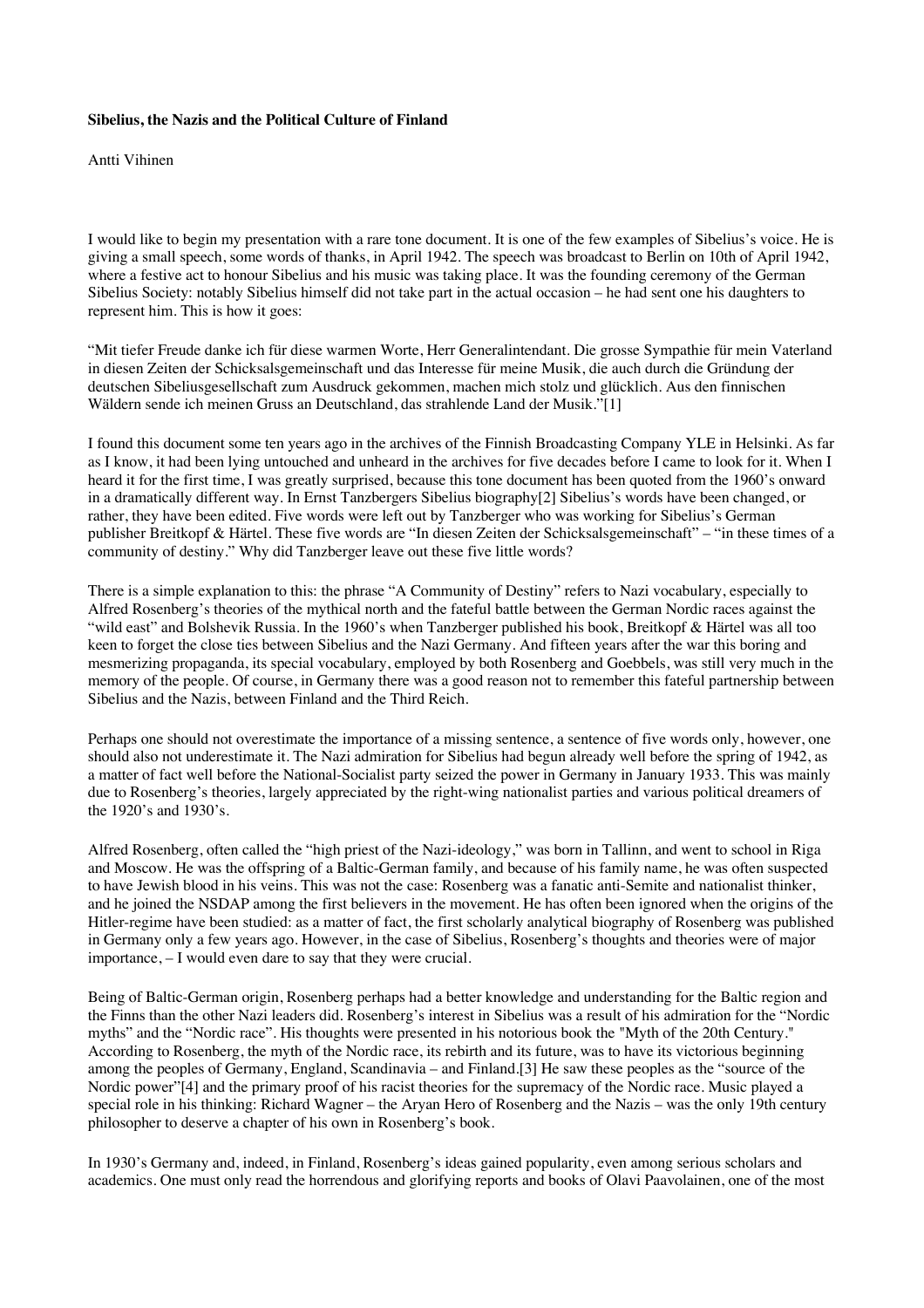important Finnish authors of the 1930s, about the Nazi movement and the Nuremberg Party Rallies, to get a picture of a mesmerized intellectual fascinated by the power of the Nazi ideology.[5] Although Paavolainen to some extent remains sceptical towards Nazism, and even condemned it later, he too adapts and comments the "Nordic Thought"[6] in his book, as well as Rosenberg's idea of "political landscape" and a "Community of Destiny of the Baltic Sea."[7] Interestingly, Sibelius also used the very same phrase "A Community of Destiny" in his radio speech to Germany in 1942.

I am afraid this was a widespread way of thinking among Finnish intellectuals in the 1930's and 1940's. It is also typical for the political culture of Finland that Paavolainen's book has been reprinted in Finland several times after the war, even in 2003, in its original length and without critical commentary. However, I think Paavolainen expresses the general feeling in Finland regarding Rosenberg's theories precisely, when he writes that: "The Nordic thought is through and through a German invention, which all Scandinavians and we Finns receive with amazed gratitude rather than immediate excitement."[8]

"With amazed gratitude"? Those are his exact words. What does he mean by that?

Ever since the declaration of independence in December 1917, Finnish society has desperately been looking for allies and acceptance from other countries. The rise of the Soviet Union and Russia, the traditional "enemy" and threat to the Finns, combined with the strong right-wing political tendencies in Finland in the 1930's, made Germany the logical ally. After all, it was Germany that helped us in gaining independence by sending military troops to Finland in 1918. The German army in Finland was led by general Rüdiger von der Goltz. His son was Joseph Goebbels' attorney. Some parts of Finnish society admired Germany boundlessly. And, indeed, they adapted most of the Nazi jargon as part of their own identity. So, when Alfred Rosenberg, for many Finns a distinguished scientist and widely acknowledged race hygienist, published his book hailing the Finns as saviours of the Aryan Race, the blue-eyed Finns were simply flattered. Finally somebody had noticed us! Finally we had a true friend and ally against Russia! The Finns, like Paavolainen, were filled with gratitude.

It is this very same gratitude that gave resonance to Sibelius's speech from 1942. He praises Germany as "the shining country of music" now joined in battle against Bolshevism with his Fatherland. And he expresses his deepest gratitude to his German admirers, whatever their political function or conviction may be: they make him "proud and happy". In 1942 Berlin this speech was, of course, understood as a political message for the common cause of the Finns and Germans in the East, especially as Sibelius was underlining the "Community of Destiny" phrase. One year earlier, at the beginning of the German-Finnish attack against Soviet Union, Sibelius was using another common Nazi phrase, when his statement was published as a press release in the USA. I have often been criticised for my view on this matter, but I still think Sibelius's declaration was simply pure fascist propaganda. In 1941 "The barbaric hordes of the East" was a phrase used by both Sibelius and Goebbels.[9] However, we must bear in mind that both Sibelius's speech of 1942 and his statement of 1941 were probably written by the officials of the Finnish Foreign Ministry, and the rhetorical guideline was dominated by political correctness and diplomatic handshakes.

Sibelius's own role in his politicization process in Germany has been a topic of fierce discussions and speculations. There are two extreme positions: On the one hand, some scholars want to see Sibelius as a key figure of the Finnish and German Nazi-minded organisations, even as an irresponsible collaborator, willingly working for the SS.[10] Simultaneously, among the most energetic and pathetic admirers of Sibelius, we encounter the often used explanation of the "unpolitical" character of the composer, and, indeed, of music as a whole. They want to see Sibelius as a balloon drifting unintentionally in the blue skies of the arts, untouched by earthly matters, such as politics. The most fantastic attempts to understand Sibelius's cooperation with the Nazi leaders as "unpolitical" and involuntary action have been delivered by the Finnish media. According to some newspapers and Finnish music critics, Sibelius's eyes were already in such a bad shape in the 1940's that he could barely read the newspapers. This again serves as an explanation for his unawareness of politics and the world around him. Furthermore, according to his advocates, the 77-year-old senile Sibelius probably did not even know what the SS was.[11] Nevertheless, he was able to make confused diary entries, filled with a sense of guilt, in 1943 about anti-Semitism and racial laws of Germany[12], thus breaking his long silence of almost ten years. In 1942 he was also able to give an interview to an SS reporter, wishing a speedy victory for Germany.[13] And again in 1942, he was able to write a letter to Helmuth Thierfelder, praising the Finnish-German "brotherhood-in-arms" now fighting together for "the better future".[14]

But still I don't see him wearing the black uniform of the SS. Nevertheless, he did collaborate. However, I find it hard to believe that Sibelius would have been totally unaware of the political importance of his action. I also think he was far more political as a person and as a symbol than generally thought. I agree with almost everything Ruth-Maria Gleissner writes in her book, but I don't agree with the title, with the thesis of the "unpolitical" Sibelius. As a comparison I could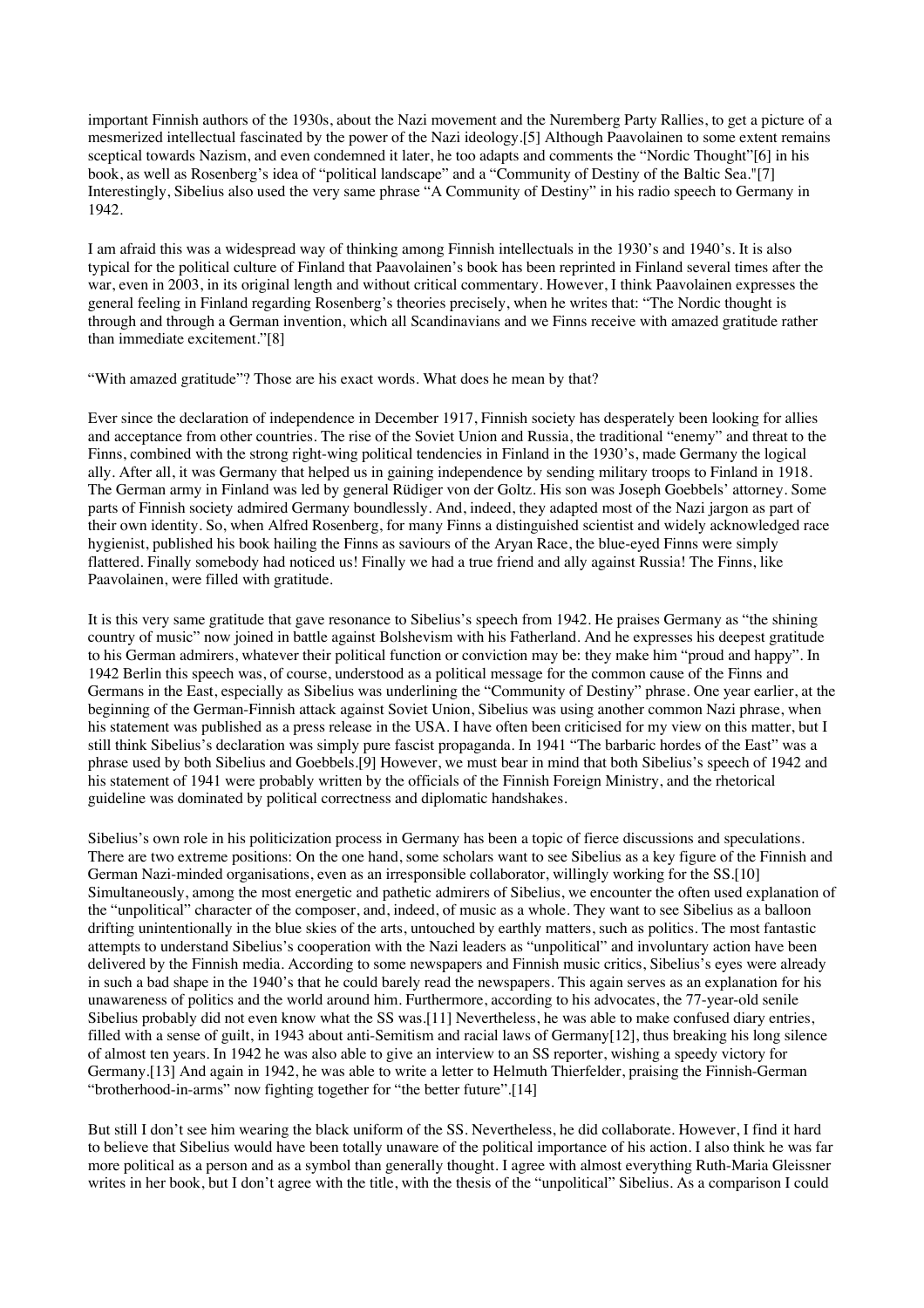argue, that Hitler was thought to be "unpolitical" by the Nazis. He was above politics, and he himself claimed he hated everyday politics and thought he was rather an artist than a politician. As we can see, the aura of being "unpolitical" can be truly dangerous… Music played a central role in the "Beauty State"[15] of the Nazis. It was the seemingly "unpolitical" reservation of the totalitarian state and government. And, as Andreas Novak puts it: "This is why claims of someone being unpolitical and only serving the cause of art during the National-Socialist era, are based on reality modelled after the war."[16] I think this applies to both Furtwängler and Sibelius.

However, it seems that Sibelius was not directly involved in the official diplomatic discussions leading to the founding of the "German Sibelius Society" in 1942. Sibelius's broadcast speech in Berlin was a climax of a certain political development thoroughly researched and documented by Ruth-Maria Gleissner, both in her article of 1998 and dissertation of 2002.[17] We can trace a whole political battle between Rosenberg's guardians of the Nazi ideology and the Goebbels' ministry of propaganda officials. Both were trying to be first to promote the cause of Sibelius's music in Nazi Germany. In the end – as always – Goebbels won the race and enthusiastically wrote in his diary: "The Finns want us to do more for Sibelius. I have given orders for the founding of the German Sibelius Society."[18] So, it was the ministry of propaganda acting on a Finnish request, thus underlining the importance of the political and military alliance. One of the reasons for this sudden outburst of admiration and acknowledgement towards Sibelius was certainly the ongoing battle in the eastern frontier, which by that time – in the spring of 1942 – seemed to be victorious and soon over. This seems to be the case especially because the ministry of propaganda in Berlin and Goebbels personally were so deeply involved in it. Moreover, they seem to have acted on the request of the Finns, so presumably discussions between the Finnish diplomats and officials of the Propagandaministerium had been taken place.

I say presumably, because we do not know this for sure. I have studied the archive of the Finnish Ministry for Foreign Affairs, but have not found any clear indication as to who or what actually made the suggestions to the Germans to promote Sibelius. The Finnish Embassy and its own archives in Berlin were destroyed completely in the bombings of 1943, and I think there we would have found the answer. However, something can be anticipated from the documents of the Helsinki archive.

The Finnish diplomat Hans Martola and composer Yrjö Kilpinen seem to have been the actual initiators. Kilpinen was a convinced Nazi, and may have been acting on Sibelius's behalf on purely ideological reasons. Perhaps he and the Finnish diplomats were on a mission of their own. However, it is hard to believe that Sibelius was unaware of their doings, had not known anything about it. It is more likely, that he had at least given a go-ahead signal for the two. By 1942 Sibelius was well aware of his status in Nazi-Germany, and the political union between Finland and Germany gave him more reasons for enthusiastic moods.

In 1941 and 1942 Kilpinen and Martola made their tour in Germany visiting the high-ranking Nazis. They met both Rosenberg's and Goebbels' trusted men. Kilpinen with his naive faith in the ideology of the Nazis was good for the Rosenberg people, a diplomat like Martola good for aspects of foreign policy and thus a useful tool for Goebbels. This situation caused a battle between the rivals Rosenberg and Goebbels. With Goebbels, the issue with Sibelius was politics and pragmatism rather than ideology of race, and perhaps this way Sibelius was rescued from racial studies of his background, from scientific proof of his Nordic heritage and blue eyes as well as other Aryan voodoo-stories.

Perhaps Sibelius was really lucky, if I am allowed to use the expression of fortune in this context, because the Rosenberg men probably would have made more obscure use of Sibelius, had they had more power in this matter. No doubt the Rosenberg people would have hailed Sibelius as the "Finnish Wagner", and argued in the way the musicologist and national-socialist believer Fritz Metzler did when he examined the "purity of the major chord" out of racial perspective. He studied the folk music of European peoples and came to a surprising conclusion: in request of the Holy Grail of the pure major chord he found the answer in the wilderness of Lapland. The further north one would go, he claimed, the purer the major chord would get. In order to demonstrate this confusing statement Metzler studied 850 folksongs from Lapland. He then compared the tonal structure of the music form the north with that of the east and of the south. In the late 1930's Germany this topic was discussed seriously and widely among the musicologists and other scientist of the country.[19]

I can only imagine, how these people would have interpreted the majestic C-major accord at the end of Sibelius's Seventh Symphony…

Yet again we must ask: who was behind the founding of the 1942 Sibelius Gesellschaft? Alas, the information we can get from the archives of the Finnish Foreign Ministry in Helsinki does not help us much further. In February 1943, during the final defeat of the German Sixth Army in Stalingrad and a year after the founding ceremonies of the Sibelius Gesellschaft, the Finnish Embassy in Berlin reported to the Helsinki headquarters about the activities of the society. The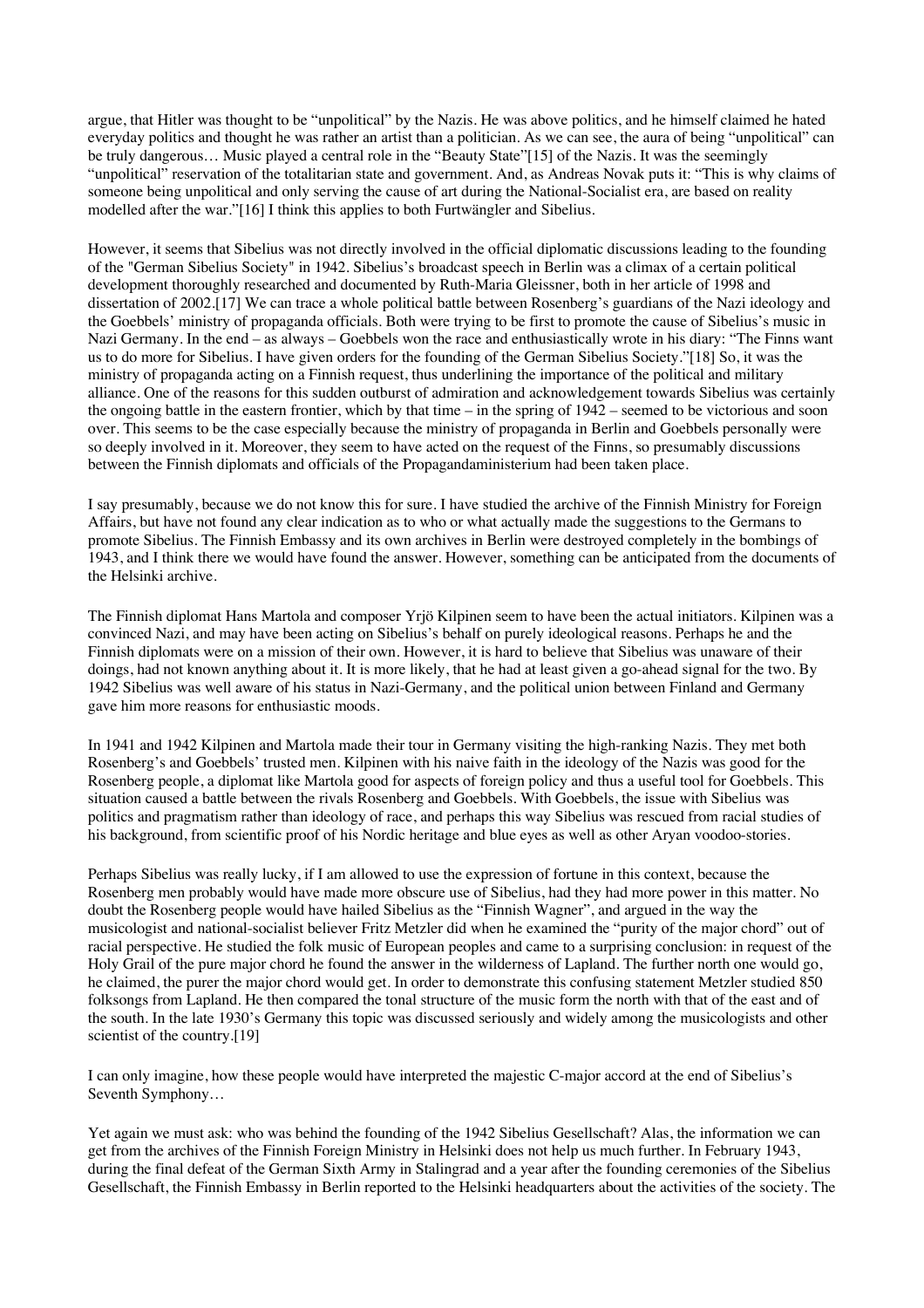report was written by the secretary of the embassy, Mr. Hans Martola. He quotes a letter he had received from the officials of the Gesellschaft.[20] It is a normal and harmless report. However, it is striking that the anonymous German official – most likely Heinz Drewes, the chairman himself – uses the familiar "Du" instead of the normal "Sie" when he writes to Martola. This means, that the ties between the two men were close, maybe so close, that they, naturally with the backing of the ambassador Kivimäki, together orchestrated the whole Sibelius Gesellschaft affair. "The German Sibelius Society" is asking Mr. Martola to deliver the report also directly to Sibelius.

Hans R. Martola was a standard diplomat, but we must bear in mind that his boss, ambassador Kivimäki, was a convinced Nazi. Martola's reports from Berlin are moderate; it seems to me he did not have any particular sympathies for the Nazi regime. He may have acted purely in good faith and for the cause of Finland and Sibelius, and simply taking the benefit of the propitious situation. This is what diplomats often do.

With Yrjö Kilpinen the story is completely different. Kilpinen was a member of the "Finnish Reichunion" (Suomen Valtakunnan Liitto), an obscure organisation that admired Germany and the Nazis beyond all proportions. Their leader, Mauno Vannas, was planning to seize power and establish a Nazi state in Finland. Other members of the organisation were for example the sculptor Wäinö Aaltonen (whose Sibelius statue can be found at the Main entrance hall of the Sibelius Academy in Helsinki) and professor Rolf Nevanlinna. Given the lack of critical approach to history in Finland, one may wonder at the astonishing development in the country after the Second World War. Mauno Vannas still has a memory statue in his birthplace Uusikaupunki, and Yrjö Kilpinen was the first representative of music who became professor at the Finnish Academy in 1948. Sibelius and Kilpinen were both involved in the Ständiger Rat für die Internationale Zusammenarbeit der Komponisten, an organization founded by Goebbels and chaired by Richard Strauss. Sibelius was one of the vice-presidents of this notorious council, but Kilpinen was the actual member, doing all the dirty work. However, in the case of the "German Sibelius Society", this connection must have been important for both Sibelius and Kilpinen.

Because of his political attitudes, Kilpinen was greatly favoured by the Germans. Indeed, he seems to have been the actual link between Sibelius and the Nazis. Kilpinen and the "Finnish Reichunion" represented the extreme right-wing political orientation in Finland, and their Nazi sympathies were no secret. The roots of the "Reichunion" organisation can be traced at the IKL (Isänmaallinen Kansanliike, "Patriotic Peoples' Movement") and Lapuan Liike ("Lapua Movement"), the fascist political movements of the 1920's and 1930's. Sibelius and his wife Aino took part in the activities of Lapuan Liike. We know that Aino had deep political sympathies for the "Lapua movement", and this may be one explanation for Sibelius's own action in the 1930's and 1940's. During the Finnish-German alliance in 1941– 1944, the IKL had its member in the cabinet. The organisation was banned four days after the end of the war in Finland, in September 1944. However, in the winter of 1941–1942, Kilpinen could easily approach both the Embassy of Finland in Berlin and the ministries of the Third Reich and he would have been admitted entry everywhere.

With the separate peace treaty between Finland and Soviet Union in September 1944 the Finnish-German alliance came to an end. This meant the end of the first Sibelius Society in Germany, too. However, it did not mean the end of discussion about Sibelius's role in the Nazi Germany. Emigrants returning to Germany, for example Theodor W. Adorno, took over the central positions of cultural life in Germany, and Sibelius, the favourite of the Nazis, was now in trouble. Until now this Sibelius-Nazi problem has been something the Finns simply could not understand or accept. Adorno's arguments were met and rejected in Finland with profound studies of the Sibelius scores instead of studies of the political and social background of Adorno's critique. This can be explained by the special characteristics of the Finnish nationalism. As a matter of fact, Sibelius and the Nazis could be regarded as a textbook example and case study of Finland's political culture.

With regard to the Finnish national identity it has always been much more important to underline the elements "what it is not", rather than "what it is." The differences with the neighbours create the identity. A small nation, especially when it is surrounded by big and powerful cultures, often creates a survival strategy by mystifying and whitewashing its past and its questionable political actions. I describe this phenomenon as a mechanism of "defensive nationalism".

In the case of post-war Finland defensive nationalism could be described as a series of collective denials based on at least five inabilities of the society and its political culture:

Inability to understand the process of dealing with the past, in German "die Vergangenheitsbewältigung", in post-war Germany and its reflection on Finland.

Inability to understand Finland's own participation in the Nazi coalition of the war of extermination,

"Vernichtungskrieg", further, the claim of the "uniqueness" of Finland's role in history and especially in the World War II. ("Separate war" thesis)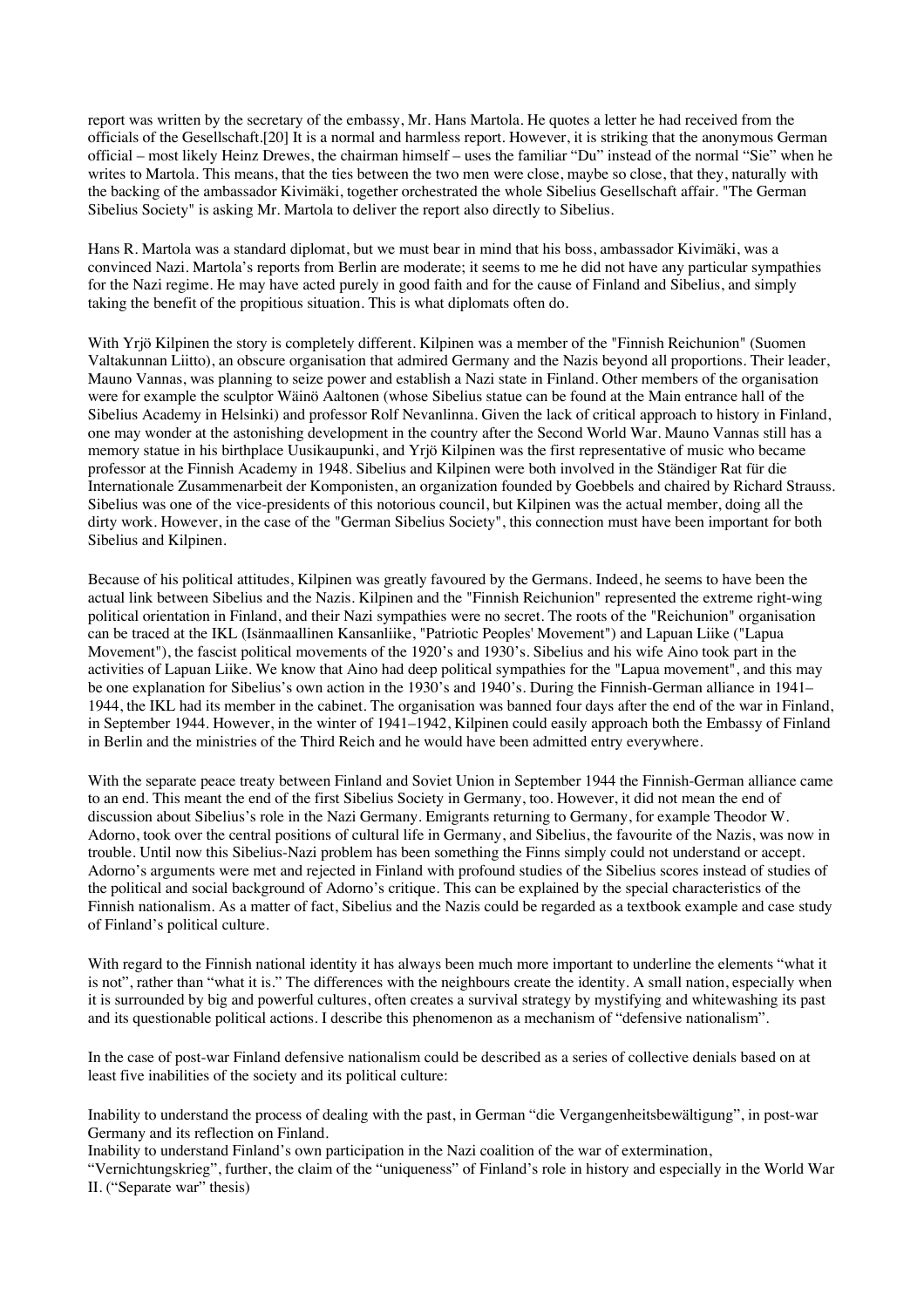Inability to understand historical processes as actions of a nation and society of a different time and space and not as actions of the individual in question ("Me" = Finland)

Inability to understand national heroes (like Mannerheim and Sibelius) as international or cosmopolitan figures and thus deprive them of the right to be individuals and independent subjects free from Finnish culture and Finnish connection. At the same time the urge to present these heroes outside of Finland as "typical for Finland" and trying to make Finnish nationalism internationally acceptable as the only possible interpretation for their art and actions. Inability to accept thoughtful dissent from the majority's "common truths", strong tendency to marginalize people differing from the mainstream and to explain their behaviour on the basis of their personality. Simultaneously the strong need for consensus and to "shoot the messenger".

Because of defensive nationalism, the Finns seem to find it very difficult to discuss objectively the connection between Sibelius and Nazi Germany. There are exceptions, of course: Professor Veijo Murtomäki, to name one, has done thorough thinking and makes intellectual and critical approaches in his articles.[21] The Finns, always worried about their reputation outside Finland, immediately start fierce counterattacks whenever the iconic value of Sibelius is put into question. There seems to be an invisible code or owner's manual modelled on a "How to use Sibelius correctly" pattern, which appears promptly in these situations. Thus, claims of Sibelius's alleged Nazi sympathies always face this nationalistic and defensive way of thinking. If these claims are made outside Finland, the Finnish counterattack is often based simply on a diminishing tone of supremacy: "This person does not speak Finnish or Swedish and thus cannot understand the original Sibelius sources." Furthermore, even the sanity of the person is called into question. When Professor Timothy L. Jackson from Dallas, Texas, published his studies about Sibelius and the Nazis, the biggest Finnish newspaper, Helsingin Sanomat, wrote, that the good professor was now to be informed "correctly" by Finnish Sibelius scholars. One of these Finns said, that after a few emails changed between him and Jackson the latter "seemed to be calm"[22] again. To me this odd statement includes serious indications and, indeed, accusations of hysterical behaviour of Prof. Jackson, now cured by the mythical serum produced by the one and only Finnish Sibelius Factory of Ultimate Truth. Later, after the paper had refused to print Prof. Jackson's response, *Helsingin Sanomat* claimed with a whole page story and a big headline: "The American professor is the only one who believes in Sibelius's Nazi contacts".[23] Notably, we can read headlines like this, 10 years after the publication of dissertations by Ruth-Maria Gleissner and myself.

This touching, devoted and almost religious attitude towards Sibelius is characteristic for the music society of the country. When the new concert hall plan was promoted in Helsinki a few years ago, the conductor and Sibelius Academy professor Leif Segerstam said, that this hall would be the birth of "Finlandia Jesus"[24]. Everybody even trying to doubt the value of Sibelius as a person or artist inevitably meets the members of the Sibelius Church of Finland, its followers, its priests and holy relicts, its ceremonies and its holy writings. Their temple is the safe haven of stereotypes created for the one and only purpose: to protect the holy relict.

For the Finns the scandals surrounding Sibelius's past, his dealings with the Nazis and the scratching on the surface of the holy national icon are simply too much. A common pattern of pathetic explanations of the "unpolitical and innocent Sibelius" started to flourish promptly after the publications of the theses by Ruth-Maria Gleissner and myself. Simultaneously writings or thoughts of those who wanted to put Sibelius's role and actions into question were either totally ignored or fought against by all possible means. This process has had its nasty moments. Ruth-Maria Gleissner's dissertation from 2002 has never been reviewed in a Finnish speaking newspaper. She has never been invited to Finland to give a lecture or a speech after the publication of her thesis and the same applies to me.

Conclusion: defensive nationalism may be a useful political tool if the existence of a small nation is put into question, in situations like the Finnish-Russian Winter War in 1939–1940. However, defensive nationalism can also be a questionable tool in whitewashing and covering up processes of the nation's history.

In the case of Sibelius, there is no way to deny the close contact between the composer and Nazi Germany. However, we cannot be absolutely sure about his personal political opinion. In the 1930's and 1940's he was the key national figure in Finland: a true national hero. His politicization was almost inevitable.

But rather than judging Sibelius alone, we should more thoroughly study the connection between Finland and Germany during the war. I think this has until now been largely neglected, and this connection seems to have been much deeper than previously thought. And it is within this context that we should regard Sibelius's activities during the Nationalsocialist period in Europe.

[1] http://www.sibelius.fi/media/Audio/Sibeliuksen\_radiotervehdys\_Saksaan.mp3; for the English translation, see the article by Veijo Murtomäki.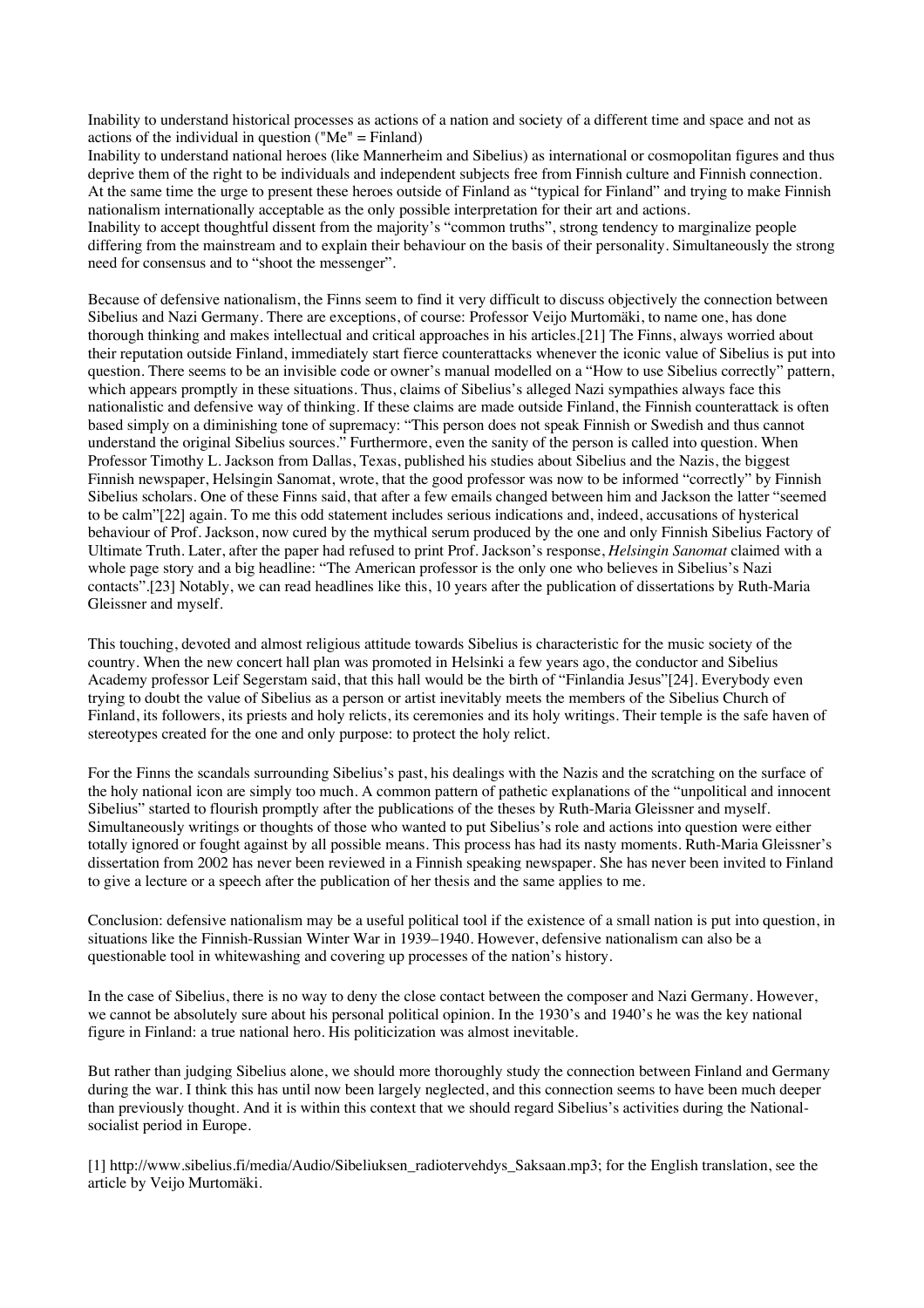[2] Tanzberger, Ernst: *Jean Sibelius. Eine Monographie*. Wiesbaden 1962.

[3] See Piper, Ernst: *Alfred Rosenberg. Hitlers Chefideologe*. München 2005, p. 206.

[4] Rosenberg, Alfred: *Der Mythus des 20. Jahrhunderts. Eine Wertung der seelisch-geistigen Gestaltenkämpfe unserer Zeit*. München (1930 original), 1935, p. 640.

[5] See Paavolainen, Olavi: *Kolmannen valtakunnan vieraana*. Helsinki 1936.

[6] Paavolainen 1936, p. 86–.

[7] Paavolainen 1936, p. 98–.

[8] Paavolainen 1936, p. 99.

[9] See: Vihinen, Antti: *Theodor W. Adornon Sibelius-kritiikin poliittinen ulottuvuus*. Helsinki–Lahti, 2000, p. 89.

[10] See Jackson, Timothy L.: Sibelius the Political, in: Timothy L. Jackson, Veijo Murtomäki, Colin Davis, Timo Virtanen (eds.): *Sibelius in the Old and New World*. Frankfurt am Main etc. 2010; Jackson, Timothy L., Sibelius and the SS (2010), see in this publication.

[11] *Iltasanomat* 3.12.2009.

[12] See: *Jean Sibelius: Dagbok 1909–1944*. Utgiven av Fabian Dahlström. Borgå 2005, p. 335.

[13] There are different views of to the date of the Sibelius interview. Vesa Sirén thinks it was in 1943 (See Sirén, Vesa: *Aina poltti sikaria*. Keuruu 2000, p. 541), Timothy L. Jackson has later discovered that the interview was actually made already in 1942. (Private correspondence).

[14] Gleissner, Ruth-Maria: *Der unpolitische Komponist als Politikum. Die Rezeption von Jean Sibelius im NS-Staat*. Frankfurt am Main 2002, p. 38.

[15] About the Beauty State -thesis, see. Fest, Joachim C: *Hitler*, Frankfurt am Main 1987, p. 526. See also: Reichel, Peter: *Der schöne Schein des Dritten Reiches. Faszination und Gewalt des Faschismus*. Frankfurt am Main 1993.

[16] Novak, Andreas: "Salzburg hört Hitler atmen." *Die Salzburger Festspiele 1933–1944*. München 2005, p. 11–12.

[17] Gleissner, Ruth-Maria: Die deutschen Sibelius-Gesellschaften. In Ahti Jäntti/Annemari Vogt/Marion Holtkamp (Hrsg.): *Sibelius und Deutschland. Vorträge des am Finnland-Institut in Deutschland, Berlin, abgehaltenen Symposiums vom 3.–7. März 1998. Berlin*, pp. 199–232. And: Gleissner, Ruth-Maria: *Der unpolitische Komponist als Politikum. Die Rezeption von Jean Sibelius im NS-Staat*. Frankfurt am Main 2002.

[18] Fröhlich, Else (Hrsg.): *Die Tagebücher von Joseph Goebbels*, Bd. II/3, München etc. 1994, p. 460. This entry is from 12 March 1942.

[19] See: Wulf, Joseph: *Musik im Dritten Reich. Eine Dokumentation*. Frankfurt/Berlin 1983, pp. 237–239.

[20] See: Suomen ulkoministeriön arkisto, Helsinki. Berliinin Suomen lähetystön kirje Helsinkiin ulkoministeriölle 23.2.1943. Kirjelmä 1128/348/43.

[21] Murtomäki, Veijo: Jean Sibeliuksen yhteydet natsi-Saksaan eurooppalaisessa kontekstissa. *Musiikki* 41/3–4, 2011, pp. 5–68.

[22] *Helsingin Sanomat 5*.12.2009.

[23] See *Helsingin Sanomat* 21.5.2010.